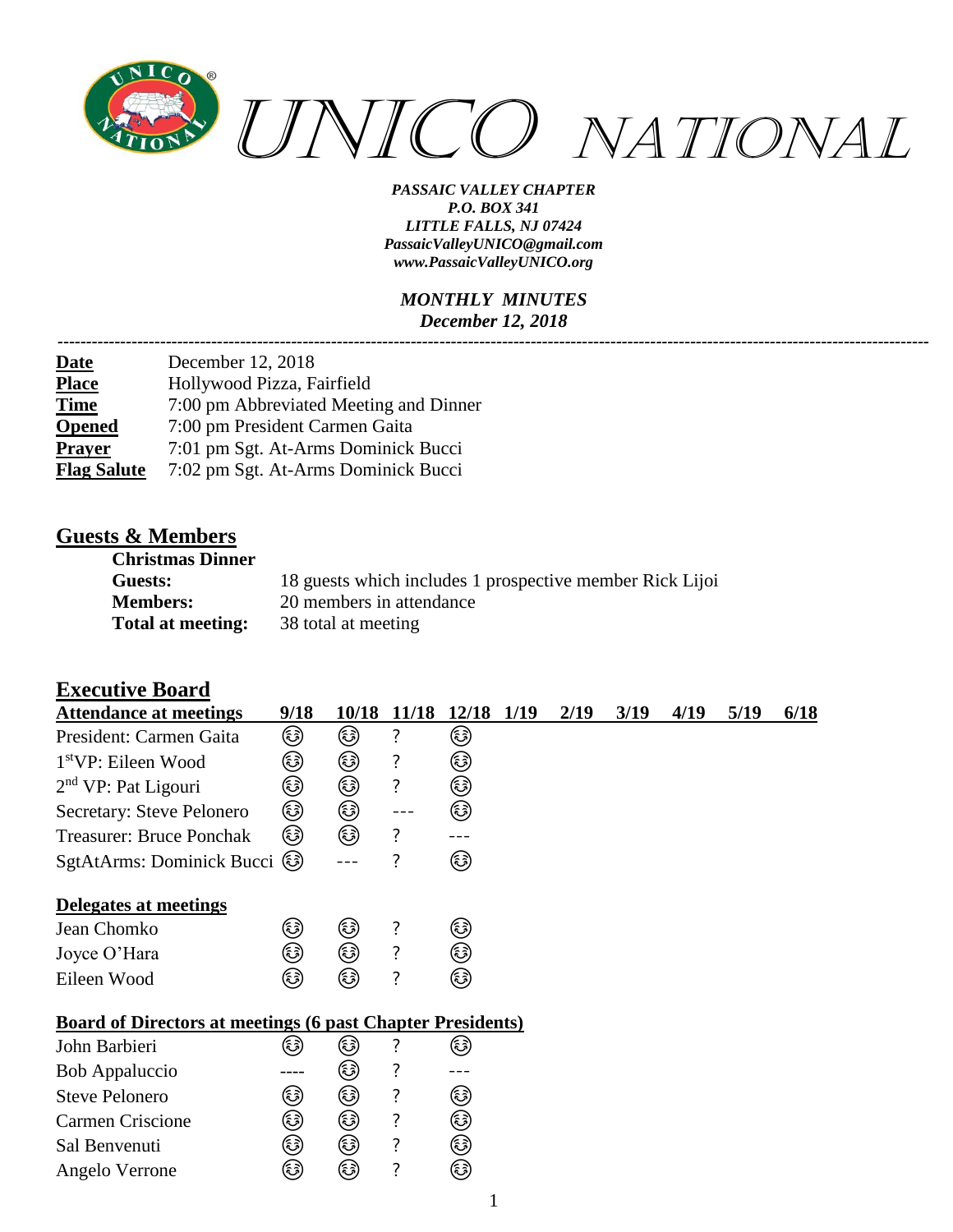

*MONTHLY MINUTES December 12, 2018 ---------------------------------------------------------------------------------------------------------------------------------------------------------*

#### **Past Chapter Presidents in attendance at meetings**

|                       | 9/18   | 10/18 | 11/18 | 12/18 | 1/19 | 2/19 | 3/19 | 4/19 | 5/19 | 6/18 |
|-----------------------|--------|-------|-------|-------|------|------|------|------|------|------|
| Joe Agresti PNP       | ☺      | کی    | ?     | ٨     |      |      |      |      |      |      |
| Bob Appaluccio        |        | (هَ)  | 7     |       |      |      |      |      |      |      |
| John Barbieri         | کہ)    | ٨     | ?     | ٨     |      |      |      |      |      |      |
| Sal Benvenuti         | کی     | کی    | ?     | ٨     |      |      |      |      |      |      |
| Carmen Criscione      | کی     | ٨     | ?     | ☺     |      |      |      |      |      |      |
| John Morano           | (هَهَ) | (هَ)  | ?     | ٨     |      |      |      |      |      |      |
| <b>Steve Pelonero</b> | ٨      | ٤     | ?     | ☺     |      |      |      |      |      |      |
| <b>Bruce Ponchak</b>  | کہ)    | ٤     | 7     |       |      |      |      |      |      |      |
| <b>Chuck Russo</b>    | کہ)    | ☞     | 7     |       |      |      |      |      |      |      |
| Angelo Verrone        | کی     |       |       | ٨     |      |      |      |      |      |      |

# **Opening Remarks**

- President Carmen Gaita:
	- Carmen welcomed everyone. He noted that this December meeting would be an abbreviated meeting so that we can start our holiday festivities. He thanked Joe Agresti PNP for handling the arrangements for tonight's dinner. He thanked Sal Benvenuti for donating the wine.
	- Carmen noted that January's meeting will be at Amore in Woodland Park (the 2<sup>nd</sup> Wednesday). If anyone has a request for a different place, they are to get a written quote from that restaurant.
- 1<sup>st</sup> VP Eileen Wood: Merry Christmas w/no report
- $\bullet$  2<sup>nd</sup> VP Patrick Liguori: Merry Christmas w/no report

## **Secretary Minutes**

Secretary: Steve Pelonero

Steve asked for a motion to waive the minutes from the November meeting due to this December's abbreviated Christmas Dinner Meeting

 $1<sup>st</sup>$ Pat Ligouri  $2<sub>nd</sub>$ Jim Minnella Discussion: None All in favor: Yes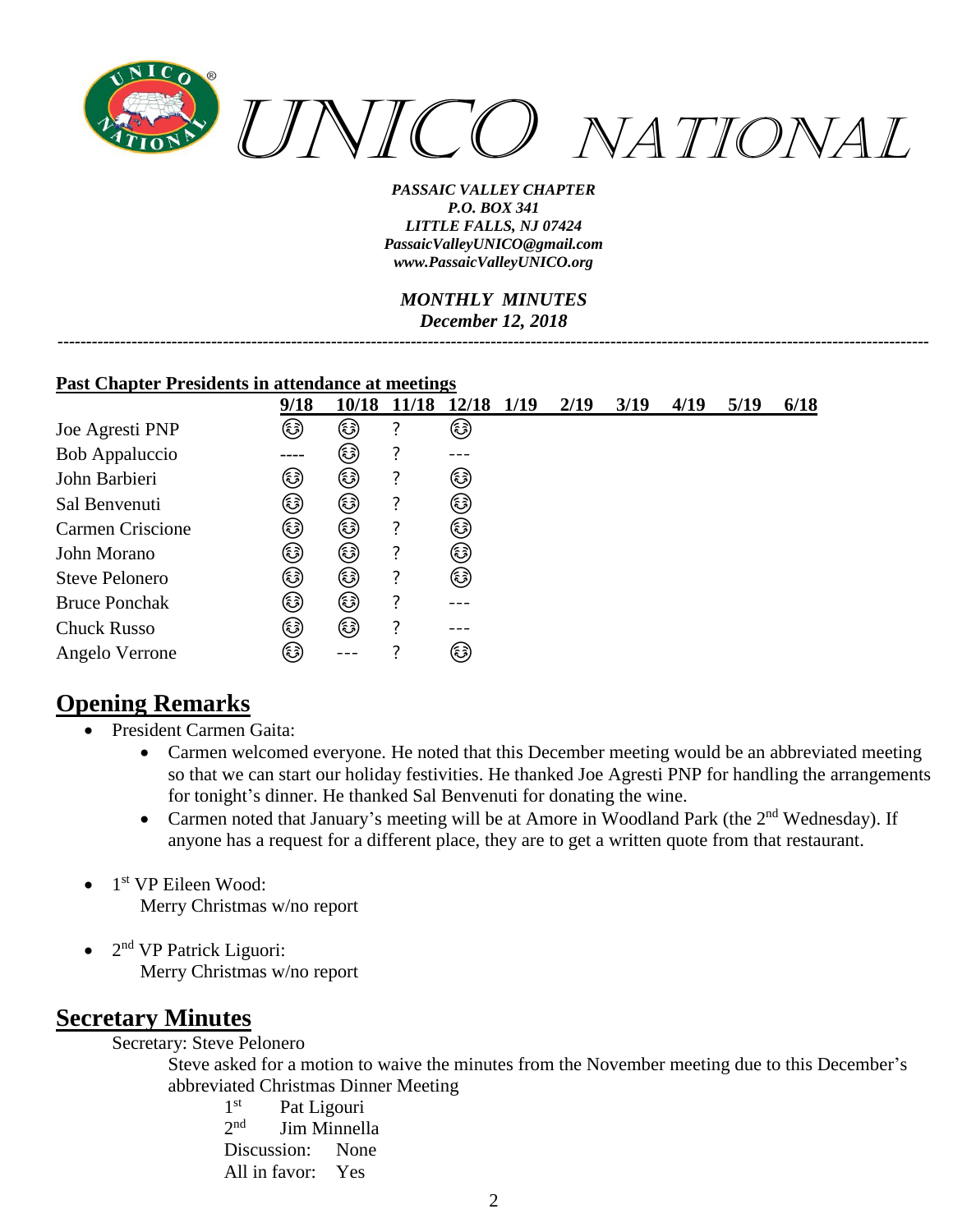

*MONTHLY MINUTES December 12, 2018 ---------------------------------------------------------------------------------------------------------------------------------------------------------*

### **Treasurer Report**

Treasurer: Bruce Ponchak (not in attendance)

President Carmen asked that the treasurers report also be waived, as was the secretary report

 $1<sup>st</sup>$ Joe Agrestu PNP  $2<sub>nd</sub>$ Joe benvenuti Discussion: None All in favor: Yes

## **Good and Welfare: Sal Nocella**

- Sal Nocella: No report
- President Carmen asked everyone to keep Eileen Wood in their prayers as she is going in for a hip replacement soon
- John Morano remarked that there was a family in town who had a permanently handicapped child who is wheel chair bound and the family could use some financial aid for a renovation so that their bathroom is handicap accesible. He suggested that \$500 dollars be donated. The money can be taken from our Emergency Fund, which was started just for this type of need. A motion was made by Jim Minnella and 2<sup>nd</sup>'d by John Barbieri. All were in favor

# **Bills & Communications**

- A thank you was received from UNICO National President Lee Norelli for our donation at the Meet the President Night
- A thank you was received by our NJ IV District Governor, to the chapters that were there, for having our District Christmas Dinner & Party for our Special Need Friends

# **Standing Committees**

- **Scholarship: Joe Agresti, PNP:**
	- No report
- **Brian Piccolo: Chuck Russo:**
	- No report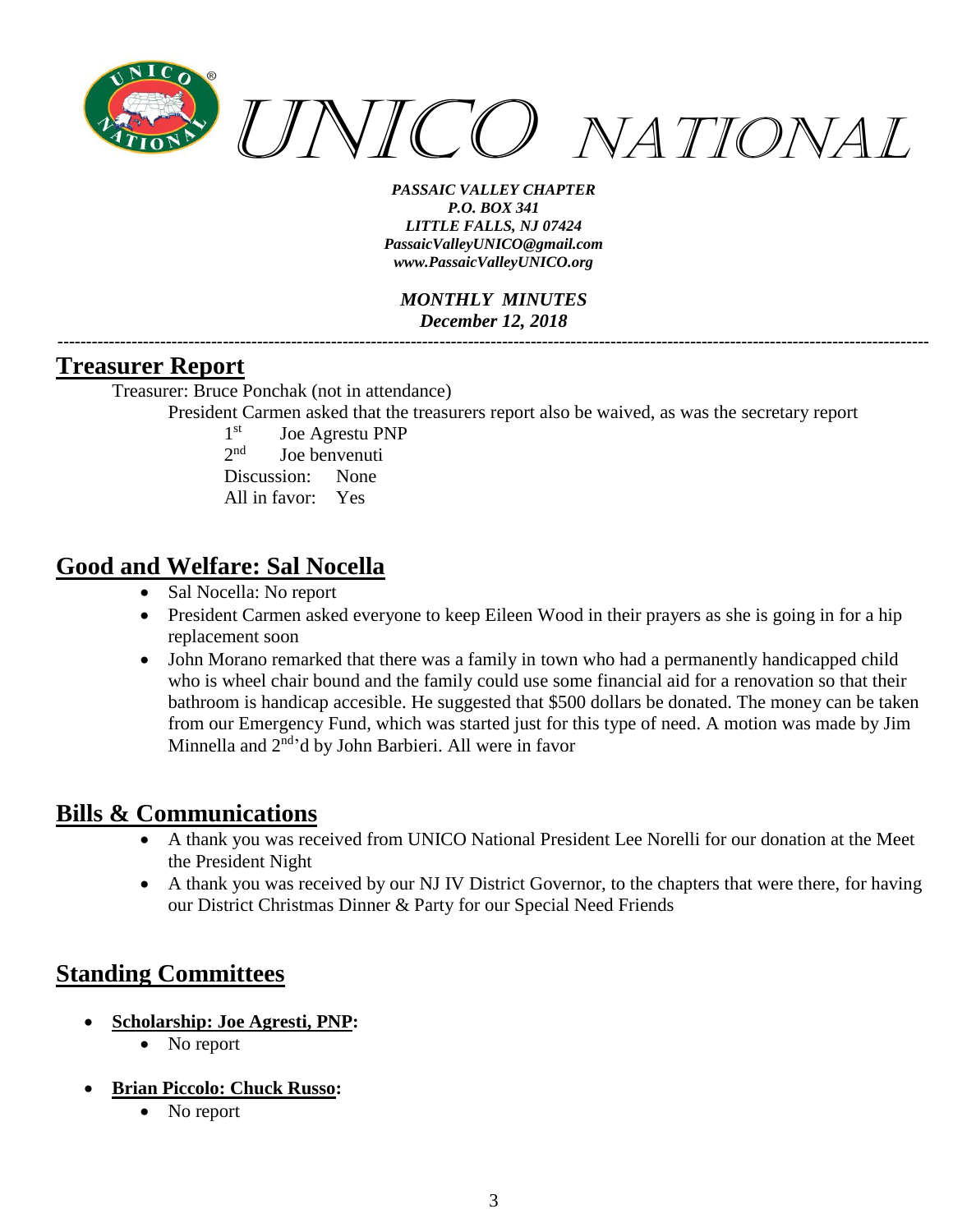

*MONTHLY MINUTES December 12, 2018 ---------------------------------------------------------------------------------------------------------------------------------------------------------*

## **Fundraising Committees**

- **Community Service: Chuck Russo**
	- No report
- **Dine with UNICO: Joe Benvenuti, Mark BiFalco, Jean Chomko**
	- No reports
- **Dinner for Two: Carmen Criscione**
	- Being worked on. Start asking for gift certificates. Drawing will be July 11

#### • **Food Pantry: Roni Corrado**

- Roni reported that Holy Angels is in need and that donations can be brought directly to the pantry or to any meeting
- Roni also reported that there was a shortage of Turkeys for Thanksgiving and asked if our chapter could possibly get some more for the Christmas season. President Carmen said that the executive board met and remarked that the Pasta Dinner fundraiser made more that the budgeted item said, so that there were funds available if voted on by the membership. Also 50% of tonight's 50/50, if there is one, can also be allocated to the Turkey purchases. A motion was made by Sal Benvenuti and  $2<sup>nd</sup>$ d by Eileen Wood. All were in favor

#### • **Golf Outing: Joe Barone**

• No report

#### • **Holiday Donations: Bob Appaluccio**

- In Bob's absence, Roni Corrado gave a report. She thanked everyone who gave and also for the budgeted line item. Six families were given gift cards. Five of them at \$450 each and one at \$600. Five of them were single parents. One was homeless and living in a shelter. One of the families has a child with brain cancer
- **Modells: Roni Corrado**
	- No report
- **Overseas Soldiers: Pat Corrado**
	- No report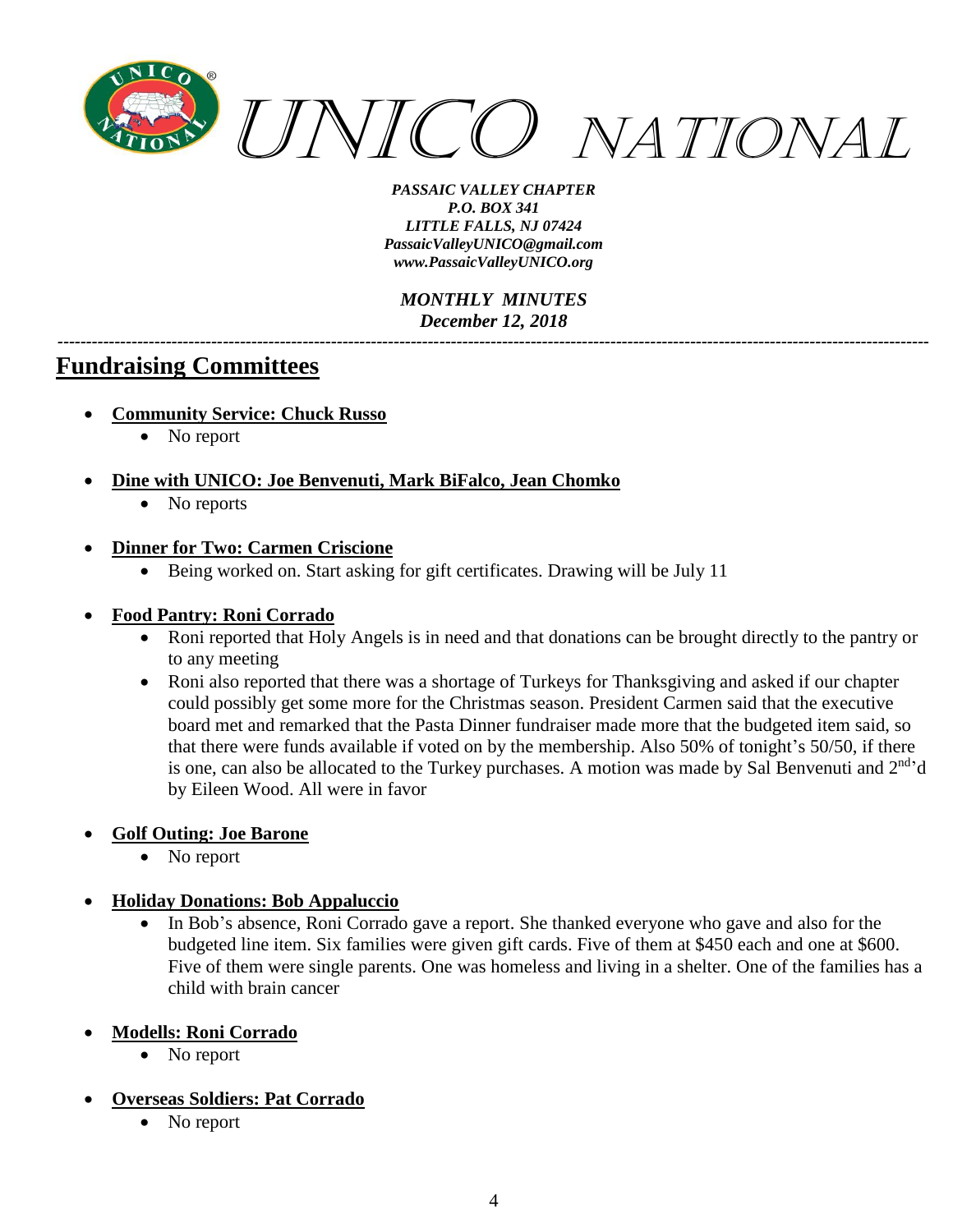

*MONTHLY MINUTES December 12, 2018 ---------------------------------------------------------------------------------------------------------------------------------------------------------*

#### • **Pasta Dinner: Dominick Bucci**

• Dominick gave his report. We made a profit. A breakdown of the event was passed out

#### • **Pig Roast: Joe Agresti PNP / Jim Minella**

- Joe reported that our 1<sup>st</sup> Annual Pig Roast Fundraiser will be held January 26 in Woodland park. Tickets are now available at \$50.00 each. Joe urged everyone to try to attend as this is one of our major fundraisers where we are then able to do what our chapter does and gives out to those in need. Please contact him (Joe) with how many tickets you need. Space is limited so call soon
- **Toys for Tots: Eileen Wood**
	- A new project for our chapter is Toys for Tots. Unwrapped toys were brought to this December meeting in which turn they will be brought to and disbursed to children by the Marines

#### • **2020 Vision Wine Raffle: Steve Pelonero**

• No report

## **Non-Fundraising Committees**

- **Christmas Meeting Dinner: Joe Agresti PNP**
	- 38 people in attendance
- **Christmas Tree Lighting: Joe Agresti PNP**
	- Joe reported that there were two tree lightings. One in Woodland park. One in Little Falls (very cold in Little Falls). Candy canes were passed out to everyone
- **Easter Egg Hunt: Joe Agresti PNP & Pat Ligouri**
	- No report
- **December Holiday Trip: Joe Agresti**
	- Joe reported that 14 people were in attendance

#### • **Heritage Day: Steve Pelonero**

• No report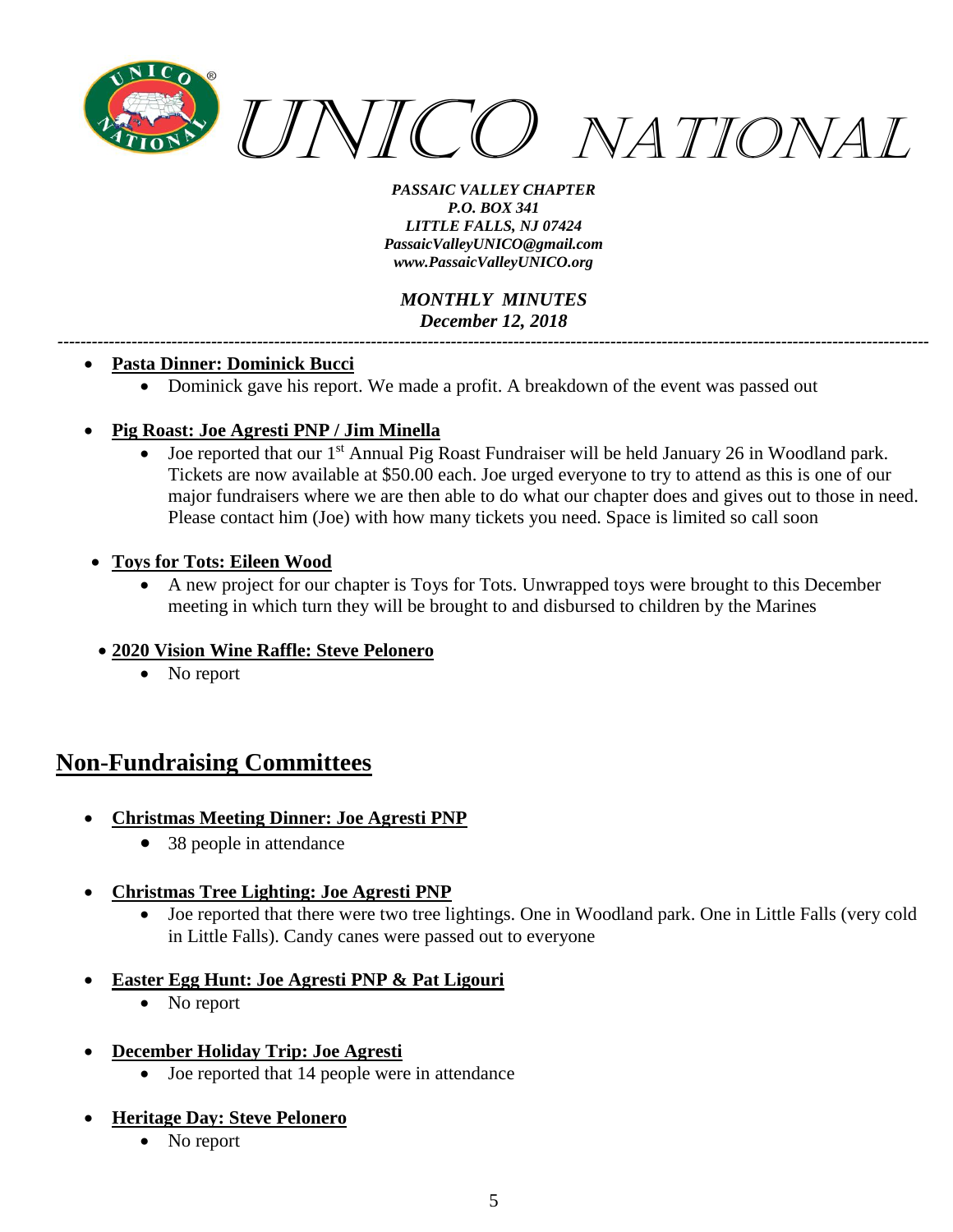

*MONTHLY MINUTES December 12, 2018 ---------------------------------------------------------------------------------------------------------------------------------------------------------*

#### • **Membership: John Barbieri**

- John reported that we were at 47 members
- Three birthdays: two were student youth members, the third was regular member Jean Chomko
- It was reported and noted that as of the UNICO National deadline of November 30th, our chapter has dropped 4 members: 3 student youth members and 1 regular member

#### • **Newsletter: Steve Pelonero**

- No report
- **Website: Steve Pelonero**
	- No report

## **National News**

No report

### **District News**

- Chapter President Carmen thanked everyone who attended the District Christmas Dinner at the Chandelier which is held annually for our Special Need Friends
- Carmen noted that the next  $(2^{nd})$  District IV meeting will be on January  $10^{th}$ , in Bloomfield, hosted by the Bloomfield Chapter, at the Brookdale Tavern on 1099 Broad Street. It is a BYO